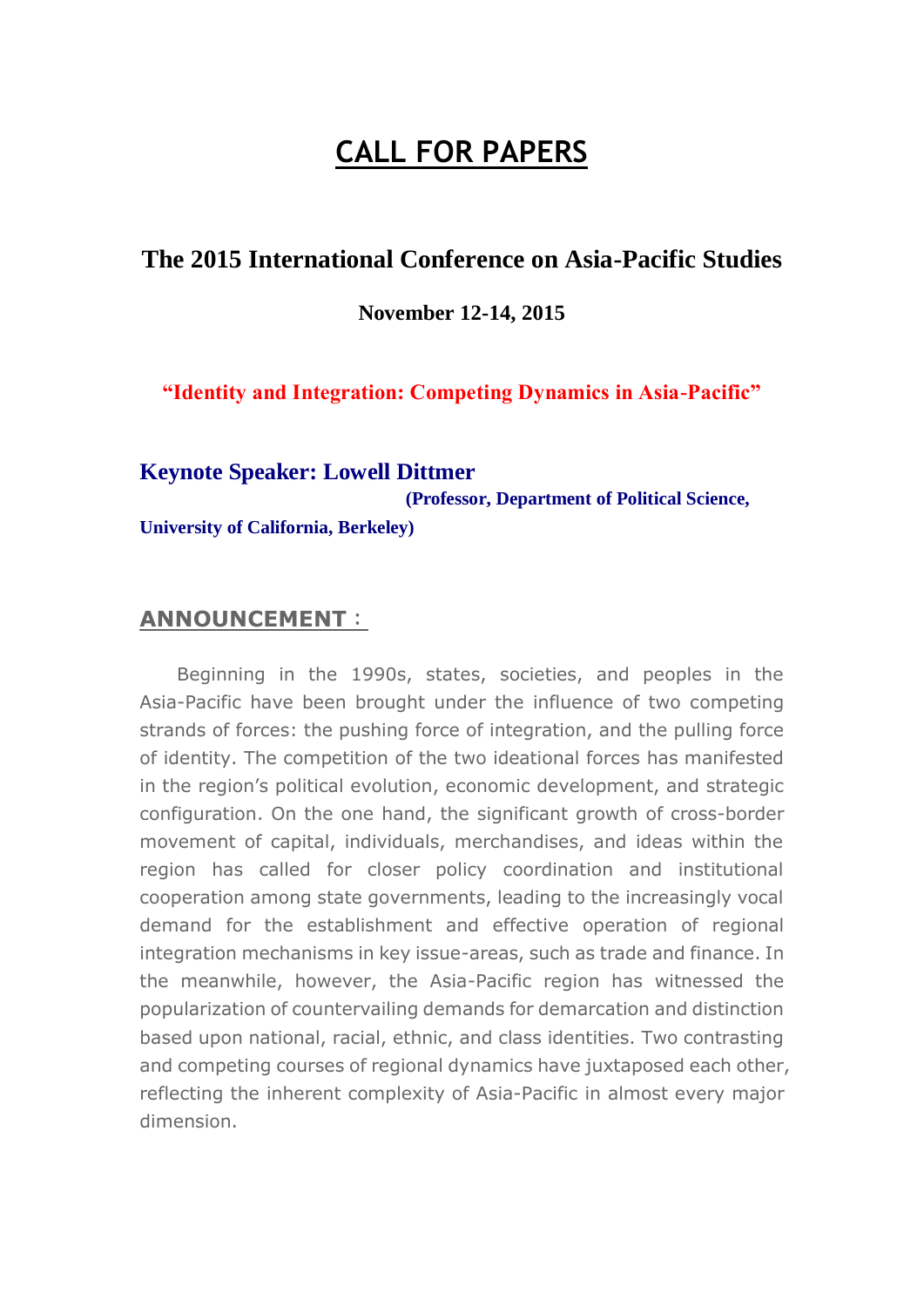The 2015 International Conference on Asia-Pacific Studies decides to discuss the consequential dynamics of identity and integration in the region. Interested scholars are encouraged to submit research papers to the preparatory committee of the 2015 Conference. Comparative studies, such as those focusing on one issue in multiple countries, or one country with a number of issues, are especially encouraged.

Build upon solid foundations and positive feedbacks from the 2012, 2013, and 2014 Conferences, the Institute of China and Asia-Pacific Studies at National Sun Yat-sen University, together with the Department of Political Science at the University of the Philippines, sincerely welcome scholars and specialists to share relevant work with us in this intellectually exciting event.

## **INSTRUCTIONS FOR SUBMISSION**:

English will be the only working language in the conference, and papers must be written in English. Paper abstracts must be submitted as Word documents and contain the title of the submission, name and affiliation of the author(s), contact information (including education, academic experience/affiliation, full address, telephone, and e-mail) and the appropriate field (i.e., Political Science, Economics, International Relations, Regional Studies, etc). If more than two authors are listed, please identify the author who will make the presentation at the conference.

If you are interested in participating, please e-mail your abstract to Ms. Penny Lin at **[zool93@staff.nsysu.edu.tw](mailto:zool93@staff.nsysu.edu.tw)**

## **Important Dates**

Deadline of abstract submission: May 17, 2015.

Notification of accepted papers: May 31, 2015.

Deadline of full paper submission: October 16, 2015. (If your paper is not received by the deadline, your name will be removed from the conference agenda.)

Conference Dates: November 12-14, 2015.